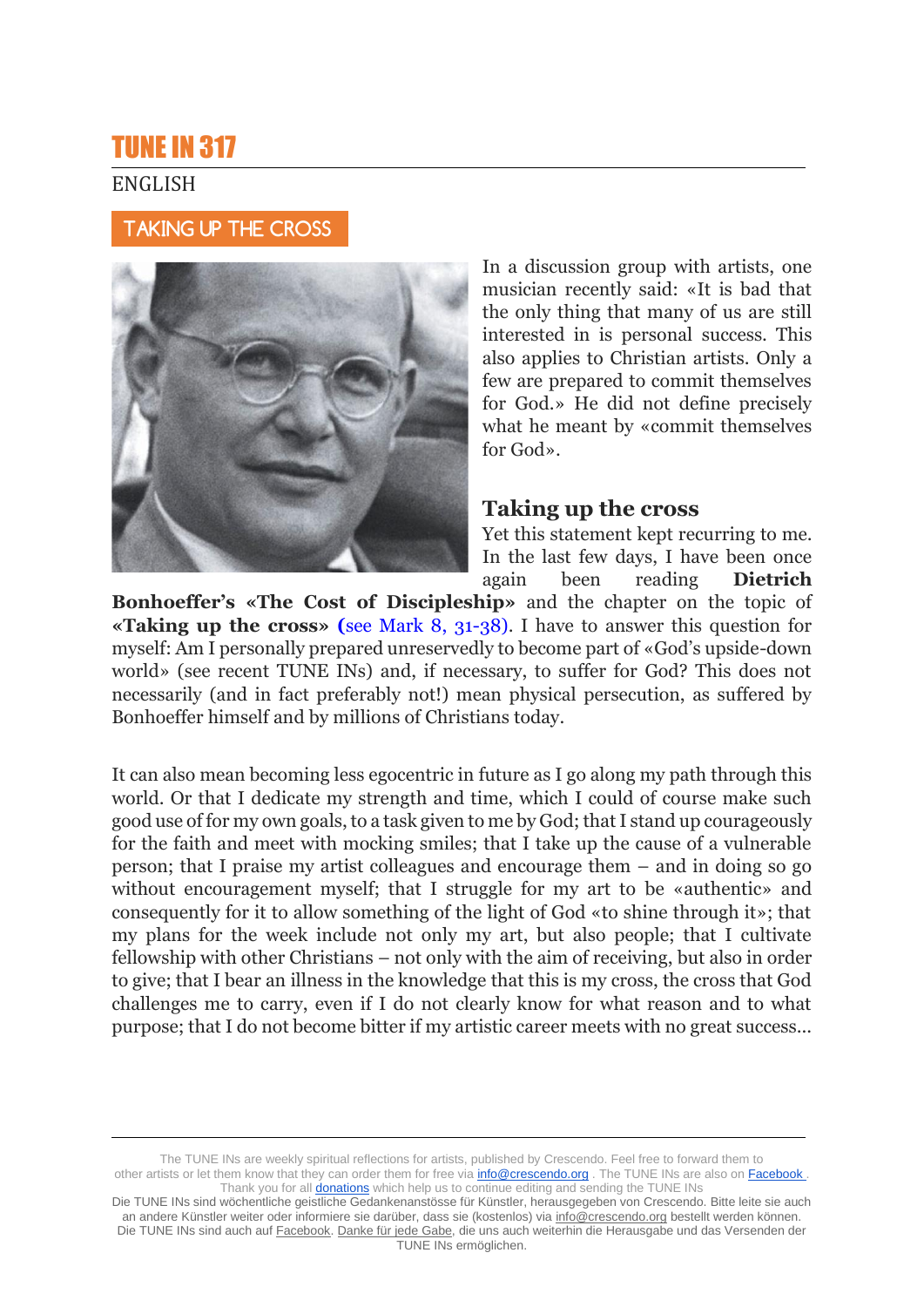### **Dietrich Bonhoeffer: "Taking up the cross"**

Let us listen to Dietrich Bonhoeffer, and then exchange our thoughts about it with others, perhaps in precisely such a group of artists. And about what it means when Jesus says: «And he that does not take his cross and follow after me, is not worthy of me. He that finds his life shall lose it; and he that loses his life for my sake shall find it.» (Matthew 10:38,39) And what does it mean to "find" and then enjoy life?

**"To endure the cross is not a tragedy; it is the suffering which is the fruit of an exclusive allegiance to Jesus Christ. When it comes, it is not an accident, but a necessity. It is not the sort of suffering which is inseparable from this mortal life, but the suffering which is an essential part of the specifically Christian life. It is not suffering per se but suffering-andrejection, and not rejection for any cause or conviction of our own, but rejection for the sake of Christ.**

**If our Christianity has ceased to be serious about discipleship, if we have watered down the gospel into emotional uplift which makes no costly demands and which fails to distinguish between natural and Christian existence, then we cannot help regarding the cross as an ordinary everyday calamity, as one of the trials and tribulations of life. We have then forgotten that the cross means rejection and shame as well as suffering. The Psalmist was lamenting that he was despised and rejected of men, and that is an essential quality of the suffering of the cross. But this notion has ceased to be intelligible to a Christianity which can no longer see any difference between an ordinary human life and a life committed to Christ. The cross means sharing the suffering of Christ to the last and to the fullest. Only a man thus totally committed in discipleship can experience the meaning of the cross.**

**The cross is there, right from the beginning, he has only got to pick it up: there is no need for him to go out and look for a cross for himself, no need for him deliberately to run after suffering. Jesus says that every Christian has his own cross waiting for him, a cross destined and appointed by God. Each must endure his allotted share of suffering and rejection. But each has a different share: some God deems worthy of the highest form of suffering, and gives them the grace of martyrdom, while others he does not allow to be tempted above that which they are able to bear. But it is the one and the same cross in every case.**

**The cross is laid on every Christian. The first Christ-suffering which every man must experience is the call to abandon the attachments of this world. It is that dying of the old man which is the result of his encounter with Christ. As we embark upon discipleship, we surrender ourselves to Christ in union with his death—we give over our lives to death. Thus, it begins; the cross is not the terrible end to an otherwise Godfearing and happy life,** 

The TUNE INs are weekly spiritual reflections for artists, published by Crescendo. Feel free to forward them to other artists or let them know that they can order them for free vi[a info@crescendo.org](mailto:info@crescendo.org). The TUNE INs are also on Facebook. Thank you for all **donations** which help us to continue editing and sending the TUNE INs

Die TUNE INs sind wöchentliche geistliche Gedankenanstösse für Künstler, herausgegeben von Crescendo. Bitte leite sie auch an andere Künstler weiter oder informiere sie darüber, dass sie (kostenlos) via [info@crescendo.org](mailto:info@crescendo.org) bestellt werden können. Die TUNE INs sind auch auf [Facebook.](https://www.facebook.com/TUNEINs/) [Danke für jede Gabe,](https://www.crescendo.org/de/kontakt--spenden.html) die uns auch weiterhin die Herausgabe und das Versenden der TUNE INs ermöglichen.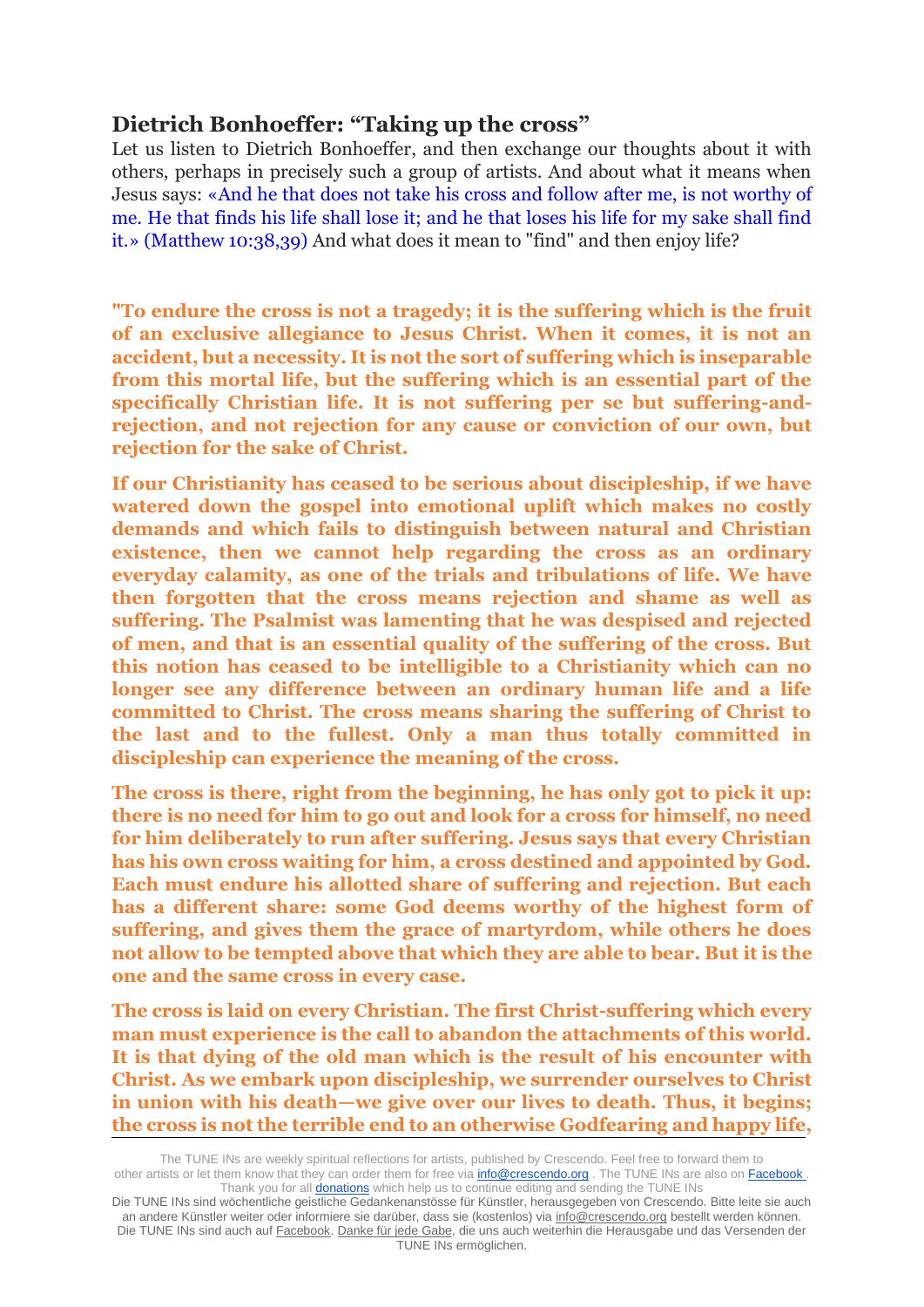**but it meets us at the beginning of our communion with Christ. When Christ calls a man, he bids him come and die. It may be a death like that of the first disciples who had to leave home and work to follow him, or it may be a death like Luther's, who had to leave the monastery and go out into the world. But it is the same death every time—death in Jesus Christ, the death of the old man at his call."**

Text: Beat Rink

Translation: Bill Buchanan

Bonhoeffer quotes: translation by R. H. Fuller

The TUNE INs are weekly spiritual reflections for artists, published by Crescendo. Feel free to forward them to other artists or let them know that they can order them for free via **info@crescendo.org** . The TUNE INs are also on Facebook . Thank you for all **donations** which help us to continue editing and sending the TUNE INs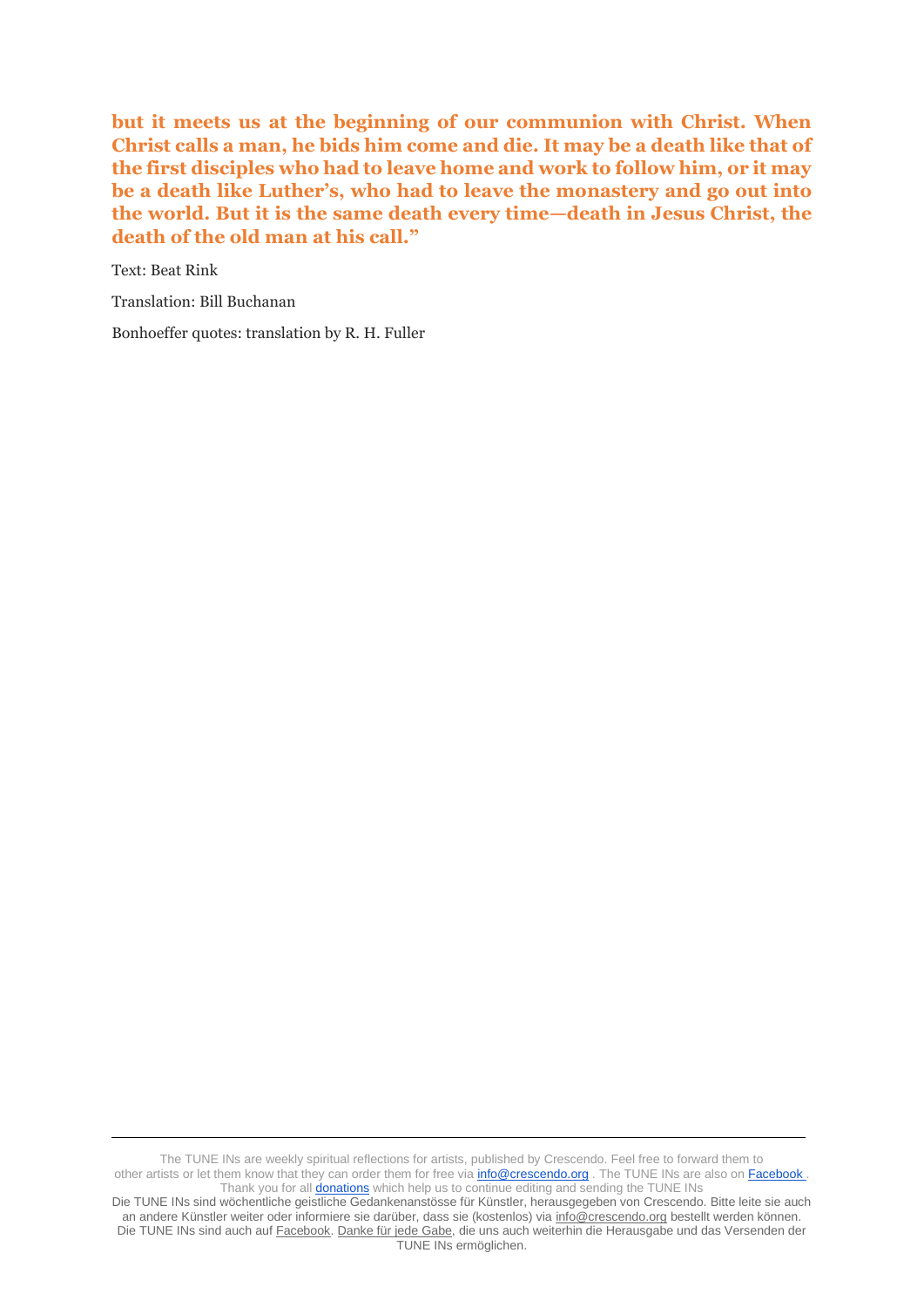#### DEUTSCH

#### DAS KREUZ AUF SICH NEHMEN



In einem Diskussionskreis mit Künstlern sagte kürzlich ein Musiker: «Es ist schlimm, dass Viele von uns nur noch den eigenen Erfolg suchen. Dies gilt auch für christliche Künstler. Nur noch wenige sind bereit, sich für Gott einzusetzen.» Was er mit «sich für Gott einsetzen» meinte, liess er offen.

#### **Das Kreuz tragen**

Doch mich liess diese Aussage nicht los. Ich las in diesen Tagen gerade wieder einmal Dietrich Bonhoeffers «Nachfolge» und die Kapitel zum

Thema «Das Kreuz tragen» (s. Markus 8, 31-38). Ich musste mich fragen: Bin ich selber völlig bereit, mich der «verkehrten Welt Gottes» (siehe letzte TUNE INs) anzuschliessen und, wenn es sein muss, für Gott zu leiden? Das muss nicht unbedingt (und eigentlich lieber nicht!) physische Verfolgung bedeuten, wie es Bonhoeffer selber erlitt und wie es Millionen von Christen heute erleben. Er kann auch bedeuten, dass ich nicht mehr so egozentrisch unterwegs bin wie bisher. Oder dass ich meine Kraft und Zeit, die ich doch so gut für meine eigenen Ziele einsetzen könnte, einem von Gott gegebenen Auftrag widme. Dass ich mutig für den Glauben eintrete und dabei etwas belächelt werde. Dass ich mich für einen schwachen Menschen einsetze. Dass ich meine Künstlerkollegen lobe und ermutige – und dabei selbst auf eine Ermutigung verzichte. Dass ich in meiner Kunst darum ringe, dass sie «authentisch» ist und dabei auch etwas vom Licht Gottes «hindurchscheinen lässt». Dass in meiner Wochenagenda nicht nur meine Kunst, sondern auch Menschen vorkommen. Dass ich mit anderen Christen Gemeinschaft pflege - nicht nur mit dem Ziel, zu bekommen, sondern auch, um zu geben. Dass ich eine Krankheit ertrage und weiss: Dies ist mein Kreuz, das Gott mir zumutet, selbst wenn ich nicht genau weiss, weshalb und wozu. Dass ich als Künstler ohne grossen Erfolg bleibe und nicht bitter werde...

The TUNE INs are weekly spiritual reflections for artists, published by Crescendo. Feel free to forward them to other artists or let them know that they can order them for free via **info@crescendo.org** . The TUNE INs are also on Facebook Thank you for all **donations** which help us to continue editing and sending the TUNE INs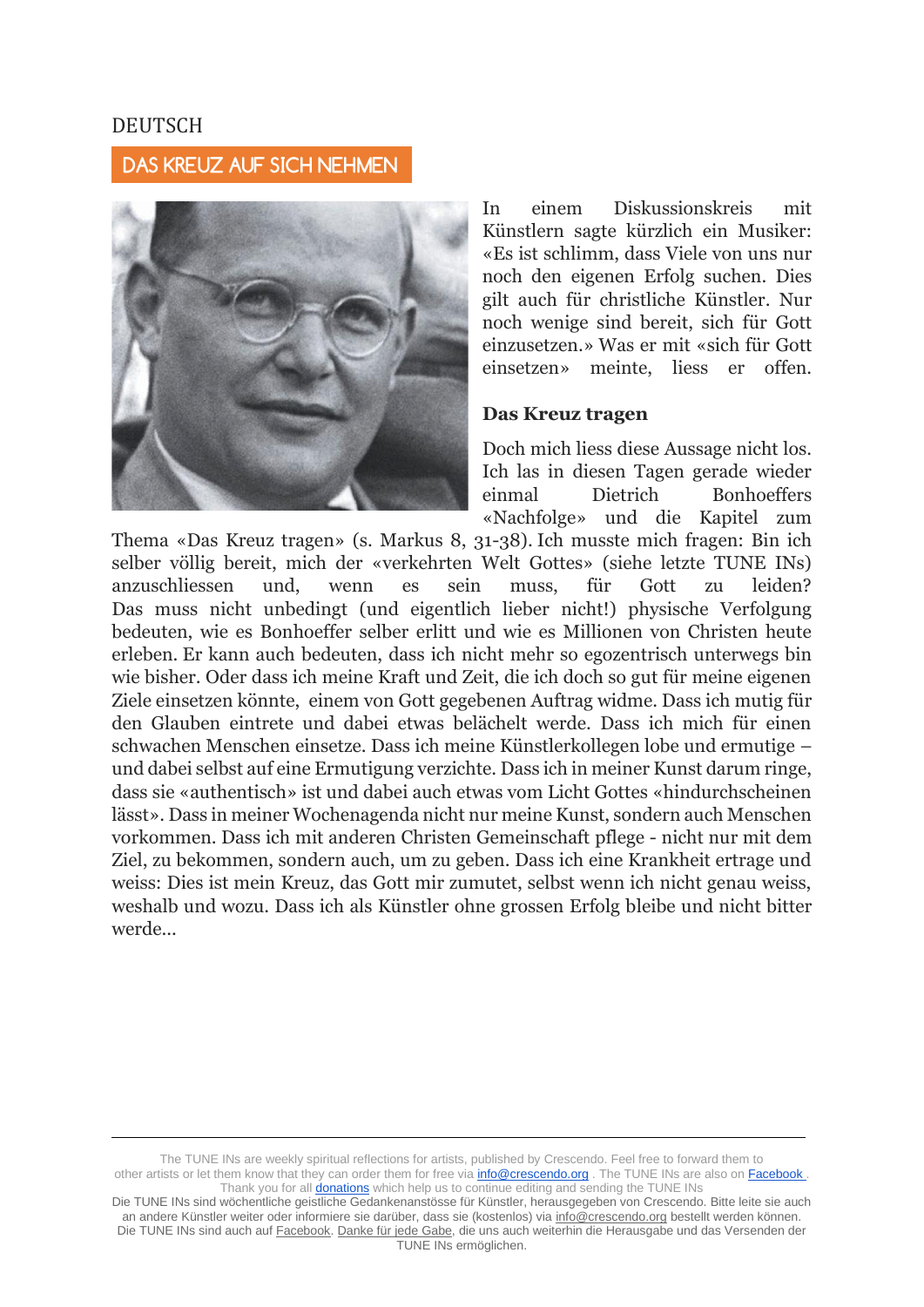### **Dietrich Bonhoeffer: "Das Kreuz tragen"**

Hören wir auf **Dietrich Bonhoeffer** und tauschen dann vielleicht gerade in einem Künstlerkreis darüber aus. Auch was es heisst, wenn Jesus sagt: «Und wer nicht sein Kreuz auf sich nimmt und folgt mir nach, der ist mein nicht wert. Wer sein Leben findet, der wird's verlieren; und wer sein Leben verliert um meinetwillen, der wird's finden.» (Matthäus 10,38) Und was heisst «das Leben finden» und sich daran freuen?

**«Kreuz ist nicht Ungemach und schweres Schicksal, sondern es ist das Leiden, das uns aus der Bindung an Jesus Christus allein erwächst. Kreuz ist nicht zufälliges, sondern notwendiges Leiden. Kreuz ist nicht an die natürliche Existenz gebundenes Leiden, sondern an das Christsein gebundenes Leiden. Kreuz ist überhaupt nicht nur wesentlich Leiden, sondern Leiden und Verworfenwerden, und auch hier strenggenommen, um Jesu Christi willen verworfen werden, nicht um irgendeines anderen Verhaltens oder Bekenntnisses willen.**

**Eine Christlichkeit, die die Nachfolge nicht mehr ernst nahm, die aus dem Evangelium allein den billigen Glaubenstrost gemacht hatte und für die im übrigen natürliche und christliche Existenz ungeschieden ineinander lag, mußte das Kreuz als das tägliche Ungemach, als die Not und Angst unseres natürlichen Lebens verstehen. Hier war vergessen, daß Kreuz immer zugleich Verworfensein bedeutet, daß die Schmach des Leidens zum Kreuz gehört. Im Leiden ausgestoßen, verachtet und verlassen zu sein von den Menschen, wie es die nicht enden-wollende Klage des Psalmisten ist, dieses wesentliche Merkmal des Kreuzesleidens kann eine Christlichkeit nicht mehr begreifen, die bürgerliche und christliche Existenz nicht zu unterscheiden weiß. Kreuz ist Mitleiden mit Christus, Christusleiden. Allein die Bindung an Christus, wie sie in der Nachfolge geschieht, steht ernstlich unter dem Kreuz.**

**"– der hebe sein Kreuz auf" – es liegt schon bereit, von Anfang an, er braucht es nur aufzuheben. Damit aber keiner meine, er müsse sich selbst irgendein Kreuz suchen, er müsse willkürlich ein Leiden aufsuchen, sagt Jesus, es sei einem jeden sein Kreuz schon bereit, ihm von Gott bestimmt und zugemessen. Er soll das ihm verordnete Maß von Leiden und Verworfensein tragen. Es ist für jeden ein anderes Maß. Den einen würdigt Gott großer Leiden, er schenkt ihm die Gnade des Martyriums, den anderen läßt er nicht über seine Kraft versucht werden. Doch ist es das Eine Kreuz.**

**Jedem Christen wird es auferlegt. Das erste Christusleiden, das jeder erfahren muß, ist der Ruf, der uns aus den Bindungen dieser Welt herausruft. Es ist das Sterben des alten Menschen in der Begegnung mit Jesus Christus. Wer in die Nachfolge eintritt, gibt sich in den Tod Jesu, er setzt sein Leben ins Sterben, das ist von Anfang an so; das Kreuz ist nicht** 

The TUNE INs are weekly spiritual reflections for artists, published by Crescendo. Feel free to forward them to other artists or let them know that they can order them for free via **info@crescendo.org** . The TUNE INs are also on Facebook . Thank you for all **donations** which help us to continue editing and sending the TUNE INs

Die TUNE INs sind wöchentliche geistliche Gedankenanstösse für Künstler, herausgegeben von Crescendo. Bitte leite sie auch an andere Künstler weiter oder informiere sie darüber, dass sie (kostenlos) via [info@crescendo.org](mailto:info@crescendo.org) bestellt werden können. Die TUNE INs sind auch auf [Facebook.](https://www.facebook.com/TUNEINs/) [Danke für jede Gabe,](https://www.crescendo.org/de/kontakt--spenden.html) die uns auch weiterhin die Herausgabe und das Versenden der TUNE INs ermöglichen.